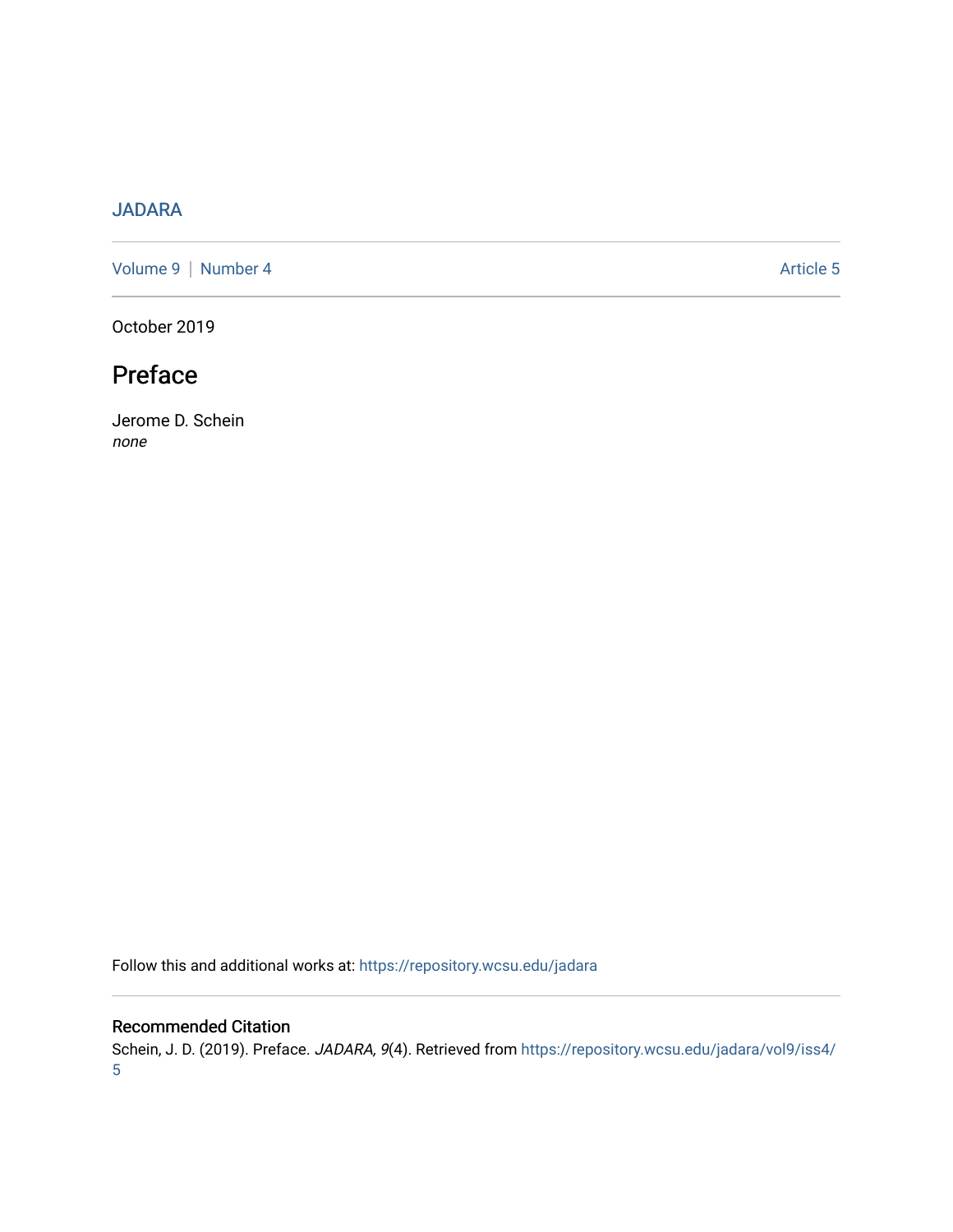Schein: Preface

## PREFACE

### SCD—Coordinator, Consultant or Commissioner? Jerome D. Schein, Ph. D.

The Model State Plan for Vocational Rehabilitation of Deaf Clients (MS?) urges every state to employ "a staff person who has as his chief responsibility planning, developing and implementing structured, identifiable programming of rehabilitation services for deaf persons" (Schein, 1973, p. 12). The MSP views this position as its focal point. The Statewide Corrdinator of Services for Deaf Clients (SCD) makes tangible the state commitment to improved pro gramming for its deaf population. Unfortunately, the MSP description of SCD's allows room for misinterpretation of their role and functions. Some ways of construing the SCD's position could be counterproductive. Indeed, as this pa per will attempt to show, the SCD could be a hindrance to implementation of the MSP, rather than the key to its success.

What needs to be said first is that the SCD functions within an agency de voted to the rehabilitation of all physical and a number of psychosocial disabil ities. At this stage in the maturation of most VR agencies attitudes toward deaf ness, the SCD usually faces substantial competition for the agency funds. How the SCD fulfills his position in the state agency is apt to play a major role in the share the administration allocates to deafness.

The state agency definition of the SCD role will vary from state to state. Usually the SCD fulfills a staff position, advisory in nature. Direct supervision of counselors is seldom a part of the SCD functions, though one or two SCDs do have such responsibilities now. Also differing among agency organizational patterns is the status of the SCD. The SCD may report to one of a number of administrative offices. Most desired is direct access to the agency head, in which case the SCD acts as advisor to the director on deafness. Regardless of the organizational pattern, the SCD will in all states be the principal official con cerned solely with deafness and, hence, with implementation of the MSP.

Since the specific means by which the SCD will aid in implementing the MSP will depend partially upon these structural details, this discussion must deal with the generalized case, one which likely will not apply strictly to any particular SCD. Nonetheless, the issues raised touch virtually all SCDs.

However he accomplishes it, the SCD's major objective should be to raise the states commitment to deafness rehabilitation up to a level adequate to the needs of all deaf clients. Attaining this objective requires input to budget plan ning. How the state director chooses to gain that input will, or course, not be the same in all states. But in one way or another, every state director will look to the SCD for assistance in assigning the state VR resources.

1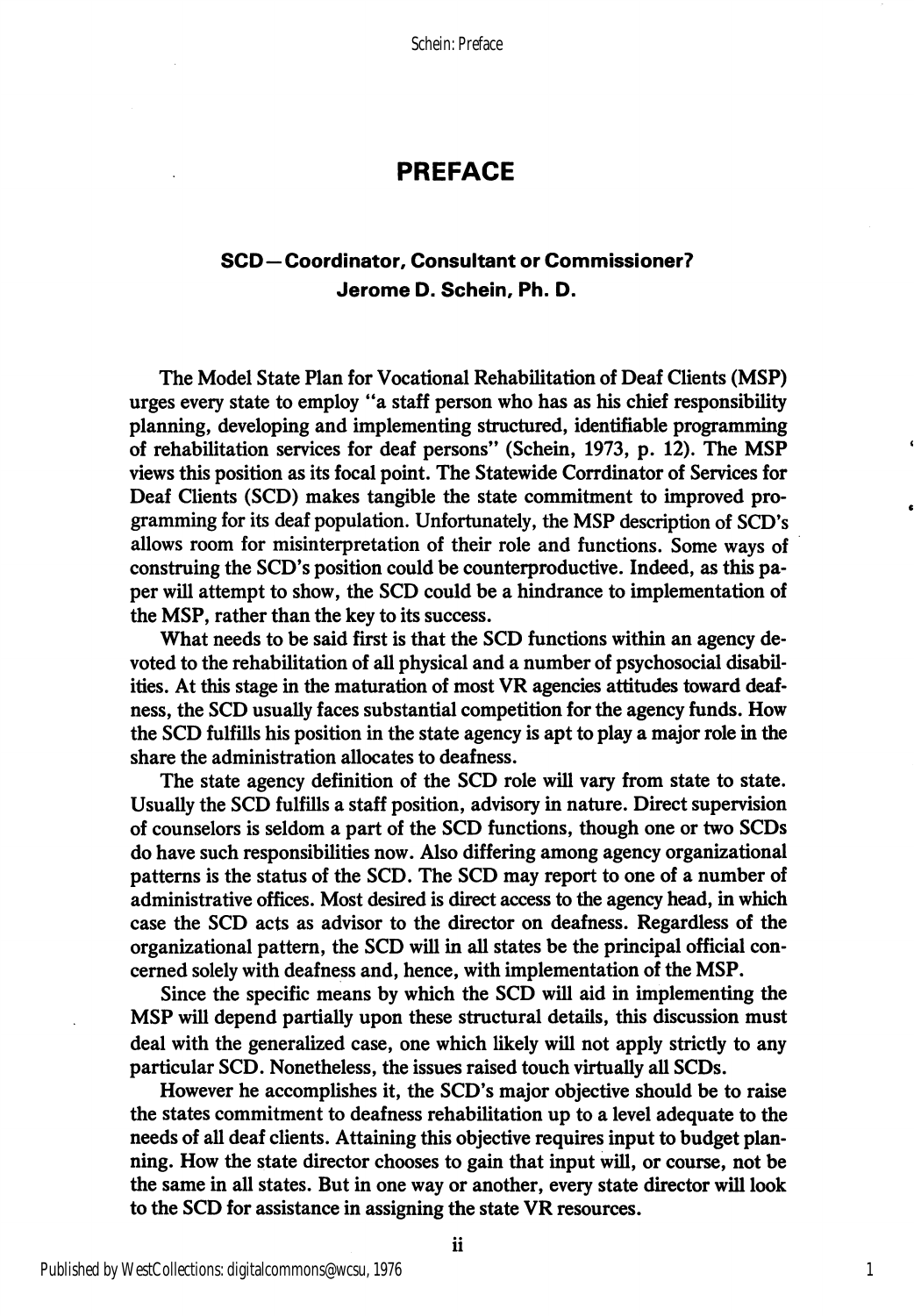#### Preface

To fulfill his role in planning, the SCD must be knowledgeable about the budgetary process, the state priorities, and the needs and desires of the deaf community. With respect to preparation of the state VR budget, the SCD must be aware of the time lines for its construction. State agency budgets are pre pared two and three years in advance. Many persons outside the VR agency are involved; e.g., the governor, key legislators, various fiscal agents. To be effec tive the SCD should be able to adopt a longrange view, as well as to react to short-range condtions and the objectives of numerous state organs. Justifica tion of budget requests must be in terms persuasive to the readers inside and outside the VR agency.

The SCD may not necessarily be asked to contribute to the budget in dol lars and cents. The administrator more likely will ask for estimates of clients to be served and of facilities needed. The fact that the SCD does not respond in monetary terms does not alter the contribution to budget planning. Every counselor, every service has an equivalent dollar representation. Whether or not the SCD makes the translation of needs to dollars is unimportant. What is critical is that the state expressed commitment to deafness rehabilitation be matched by its budget allocation.

Achieving the desired support for deaf clients will depend, in the long run, on good information properly presented. Planning should not be the victim of emotionalism. The SCD advocates improved services for deaf clients, but these improvements occur in the context of an agency serving all handicapped per sons. A reasoned approach—one which recognizes the agency mandate to serve handicaps other than deafness—will be most successful. To say this does not imply that the SCD should be shy and retiring. Not at all. The extent of aggres siveness, however, must be balanced against arousing the antagonism of col leagues and administrators.

Recognizing the needs of other disabilities can help the SCD in gaining parity for the deaf clients. The SCD influences agency policy; he does not direct it. Therefore, he must have the confidence of the state administrator and the sup port of his colleagues on the staff.

It can also be said that the SCD influence will be no greater than the strength that the deaf community permits. To the state administrator, the SCD will like ly be the deaf community representative. As a repesentative, the SCD can pro vide information about the deaf community needs and desires. In conference with the state administrator, the SCD reflects the probable reactions of the deaf community to changes in agency policies.

To truly represent the deaf community, the SCD needs to be known by and thoroughly familiar with deaf people in the state. The SCD must expect to spend time meeting with his constituency, attending conventions, talking with lead ers in the group. The deaf community, as is true of most groups of individuals, has many factions. On a particular issue, more than one point of view will ex ist. The SCD must be skillful in recommending a decision to the state agency which will best further the deaf community interests. A tender skin or a boor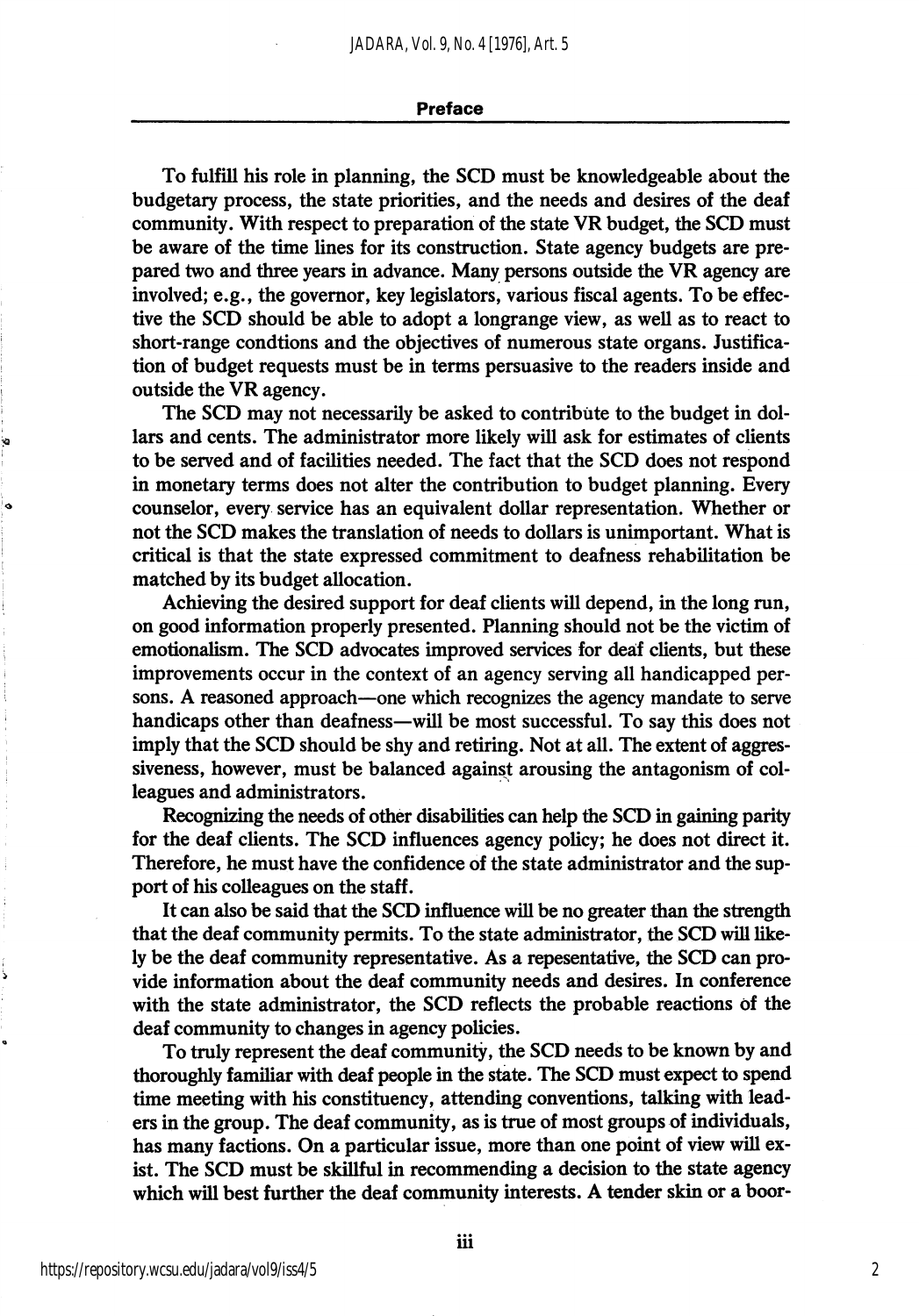ish manner will ill become the SCD. Deftness in avoiding confrontation with, and eloquence in communicating the agency policies to, deaf people are the hall marks of the successful SCD.

Not only to the agency and the deaf community, but also to the general pub lic, the SCD will represent deaf people. The SCD needs to know, then, what he does not know. The SCD should be an expert on sources of information about deafness. He should not expect to have all the answers. Modesty in "speaking for" deaf people will be appreciated by the general public and the deaf comumnity, even if the SCD happens to be deaf.

Staying in touch with the deaf community will entail meetings at nights and on weekends. The SCD should not, however, consider himself as needing to work a seven-day week. Such a view of the SCD demeans the deaf community. Deafness is a severe disability, but those who are deaf are not incompetent. They need vigorous support, not paternalism. The SCD superiors will certainly adjust the working schedule to provide the necessary freedom to meet at odd hours, as well as the time off for rest and relaxation. When the SCD is deaf, the scheduling problem becomes complicated. The deaf SCDs should assure them selves of time free from the cares of the office. They may occasionally explain to their deaf friends (as well as reminding themselves) that relief from workday problems is essential to good health.

The manner in which the SCD comports himself reflects on the deaf com munity. Since serving deaf clients is his job, the SCD naturally has a full-time concern about deafness. An pverconcem, however, would imply that deaf peo ple lacked the capacity for self care. The example the SCD would be setting is of a weak, dependent constituency requiring custodial care, rather than that of a capable, industrious group of people fully cognizant of its own needs and de sires, requiring only liaison with government officials to achieve the goals it set for itself. The SCD must remain aware that deaf persons, individually and col lectively, accurately perceive their own conditions. The function of the SCD is to assist, to facilitate, to communicate, and to serve the deaf community and the VR agency in expediting the work of concern to both.

In the title SCD does the "C" stand for Consultant, Coordinator or Com missioner? The last alternative is a joke, of course. The SCD does not head an agency. He represents a program. Perhaps an occasional SCD in his enthusiasm, forgets his true role and conducts himself like a commissioner. But even com missioners report to others. The SCD simply needs to be reminded of his inter dependent status within the VR agency.

As a consultant, the SCD is the agency "answer man", the person to whom others turn for information and advice. The role is sufficiently demanding not to make added responsibilities attractive.

The SCD may have coordinating functions along with consulting duties. A coordinator facilitates the work of other divisions of his agency and of other agencies. He strives to minimize duplication and conflict, to increase commu nication between the agency and the deaf community, to strengthen the ser-

3

ź.